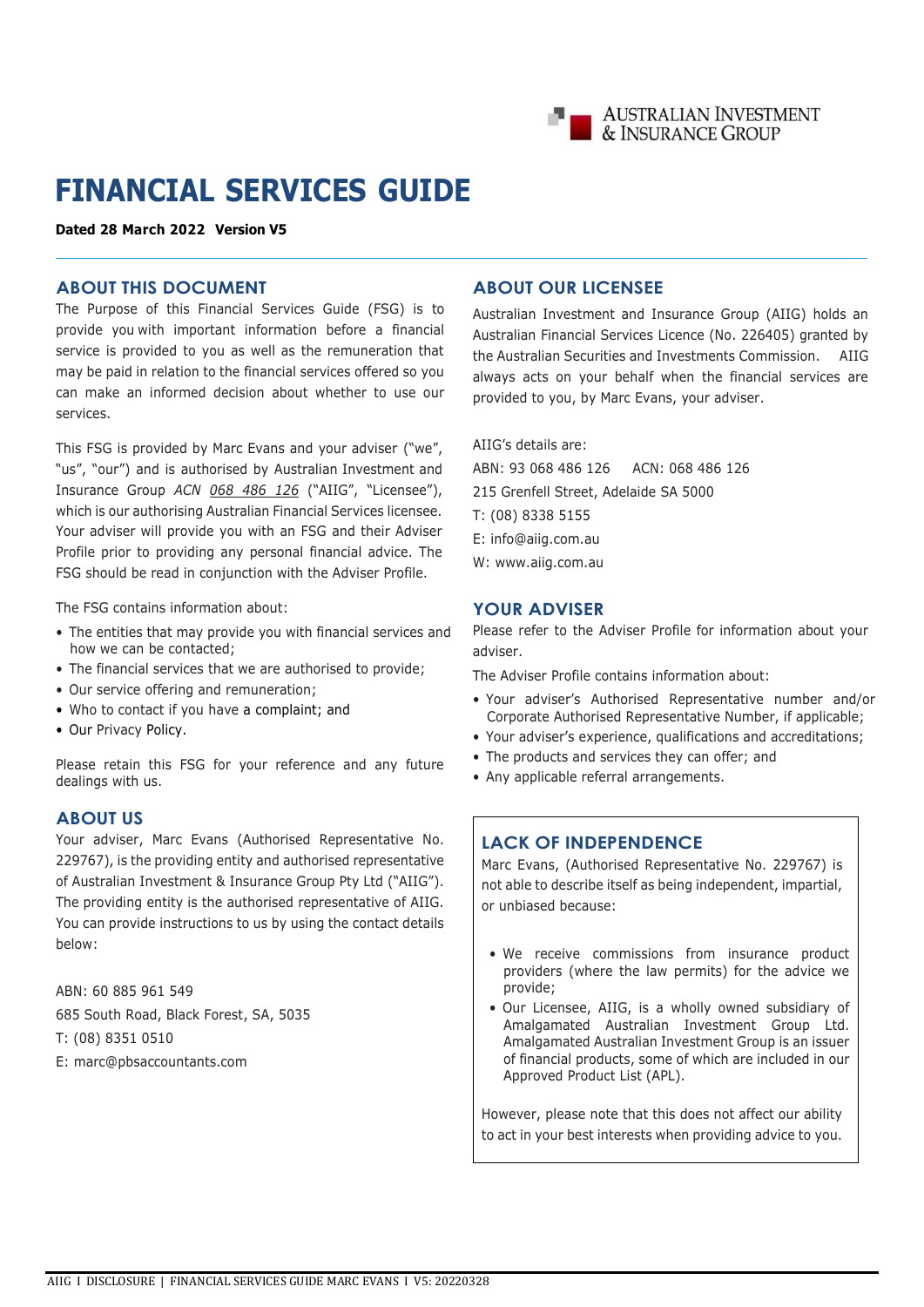### **OTHER DOCUMENTS YOU MAY RECEIVE**

### **ADVICE DOCUMENTS**

You will be provided with a Statement of Advice (SOA) on the first occasion that we provide you with advice which takes into account your personal circumstances, goals, needs and objectives.

Following our initial advice, we will document subsequent advice in a SOA or, in some circumstances, a Record of Advice (ROA). If the ROA is not provided to you at the time the advice is provided you may request a copy and it will be provided to you free of charge.

The SOA or ROA will contain:

- the details of the areas you are seeking advice on;
- the basis on which the advice is given;
- the advice itself; and
- information about fees, commissions and associations which may have influenced the provision of the advice.

We will retain copies of each SOA and ROA for a period of seven years from the date of the advice. Please contact your financial adviser should you require a copy.

### **PRODUCT DISCLOSURE STATEMENT (PDS)**

In the event we make a recommendation to acquire a financial product (other than securities), we will provide you with a PDS or Investor Directed Portfolio Service (IDPS) Guide containing information on that particular product. The document will contain information about the relevant key features, fees, benefits and risks to help you make an informed decision about whether or not to acquire the financial product.

### **WORKING WITH A FINANCIAL ADVISER**

As your adviser, we are required by law to act in your best interests.

Your adviser will ask you to provide accurate information about yourself and will need to be informed of any changes in your situation to ensure that the advice provide is and remains suitable to your personal circumstances.

You have the right not to divulge information about yourself. However, the appropriateness of the advice you receive may be impacted if we do not fully understand your situation.

In compliance with the Anti-Money Laundering and Counter-Terrorism Financing Act 2006 (AML/CTF Act), we will need to verify your identity before providing any financial product advice and services to you. Your adviser will let you know which identification documents can be presented for identification purposes.

### **FINANCIAL SERVICES WE CAN PROVIDE**

We are able to provide advice on, and deal in the following financial products as authorised representatives of AIIG:

- Deposit products;
- Debentures, stocks and bonds issued by a government;
- Securities (including shares);
- Managed Investments Schemes (e.g., Separately Managed Accounts);
- Investor Directed Portfolio Services;
- Retirement Savings Accounts; and
- Superannuation.

We cannot provide advice in respect of any facility where your adviser can change your portfolio before obtaining your consent (commonly known as Managed Discretionary Accounts).

We will only provide services to you with your prior, informed consent. If you do not understand any of the information in this FSG or have any other questions relating to the terms on which we will be acting, please contact us.

When advising you, other matters may arise that we are not authorised to assist with. We are only authorised to assist with a financial service or financial product set out above.

# **REMUNERATION AND BENEFITS**

### **REMUNERATION**

The fees for services provided by us depend on the nature of those services. Full details on the remuneration and other benefits we receive are detailed in the Adviser Profile attached to this FSG.

Any fees will be agreed with you before the service is provided. Fees we may charge are:

- Initial meeting fee
- Initial Advice fee
- Implementation fee
- Ongoing advice service fee
- Ad-hoc advice fee
- Consult fee (time based)

The fees charged for our advice and services may be a fixed dollar amount, or a percentage (asset)-based fee. For more detail, see the Remuneration Schedule attached to your Adviser's profile.

We may also receive commissions paid by product providers. Your adviser may choose to rebate commissions received to you, or to offset them against other fees payable.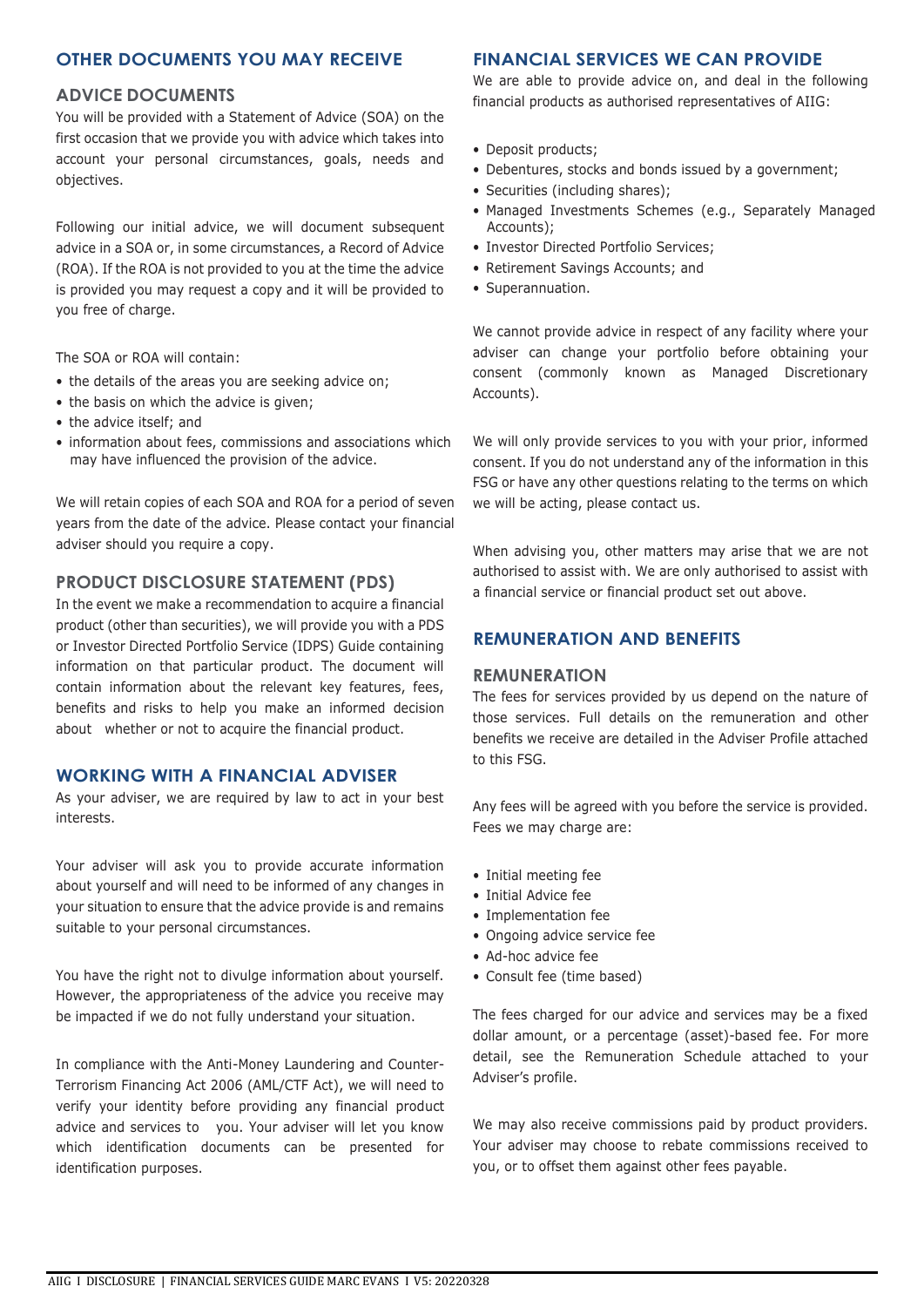All fees or commissions are initially paid to AIIG who then remit 70% to your adviser, Marc Evans, after deducting the licensee fees.

### **OTHER BENEFITS**

From time to time, we may accept alternative forms of remuneration from product providers or other parties, such as hospitality or support connected with our professional development (e.g., training or sponsorship to attend conferences). We maintain a register detailing any benefit we receive which is valued at between \$100 and \$300, and other benefits that relate to information technology, software or support provided by a product issuer, or that relate to the educational and training purposes. A copy of the register is available on request.

With your permission you may be referred to an external specialist to receive further advice. We will not receive a referral fee or commission for introducing you to any specialist.

Neither AIIG nor its authorised representatives/employees endorse products or services provided by external providers.

### **RELATIONSHIPS AND ASSOCIATIONS**

AIIG, is a wholly owned subsidiary of Amalgamated Australian Investment Group Ltd, a diversified group of financial services companies which includes:

- Australian Stock Report Pty Ltd;
- APSEC Funds Management Pty Ltd;
- APSEC Compliance and Administration Pty Ltd;
- Atlantic Pacific Securities Pty Ltd;
- Ascot Securities Pty Ltd;
- Atlantic Pacific Securities Pty Ltd; and
- Amalgamated Australian Investment Solutions Pty Limited

If we recommend a product that is issued by our Licensee or one of its related companies, the Licensee or its parent company may benefit from the recommendation by receiving product or administration fees. Any such fees will be disclosed in the relevant PDS and the SOA.

We are generally only permitted to recommend products on the Approved Products List (APL), which the Licensee approves. The Licensee is a fully owned subsidiary of Amalgamated Australian Investment Group Ltd, which issues some of the products on the APL. We may consider products which are not listed on our APL if it is required to meet our best interest duty obligations having regard to your objectives, financial situation and needs.

The Licensee has negotiated agreements with IOOF Investment Management Limited (IIML) and HUB24 Custodial Services Ltd (HUB24) so that the Licensee and its advisers can offer clients discounted rates, premiums and/or other product fees for various financial products provided by the relevant product issuer. We do not receive any additional benefit (whether monetary or non-monetary) from the product issuers by virtue of such arrangements, but the discount may influence the financial product that we recommend to you. If we recommend a product that is discounted by virtue of such an arrangement, the discount, and any conditions, for example that you stay with the Licensee to retain the discounted rate, will be disclosed in the SOA.

### **COMPENSATION ARRANGEMENTS**

We have arrangements in place to maintain adequate professional indemnity insurance as required by s912B of the Corporation's Act. This insurance provides cover for claims made against us and our representatives, including claims in relation to the conduct of representatives who no longer work for us but who did so at the time of the relevant conduct.

# **WHAT SHOULD YOU DO IF YOU HAVE A COMPLAINT?**

Should you have any complaints about the services provided to you by your adviser, we invite you to take the following steps:

Contact your adviser directly or AIIG's complaints officer to discuss your complaint:

Complaints Officer

Australian Investment & Insurance Group Pty Ltd 215 Grenfell Street, Adelaide SA 5000 T: (08) 8338 5155 E: [info@aiig.com.au](mailto:info@aiig.com.au)

We will acknowledge receipt of your complaint as soon as practicable. We will then investigate the complaint and provide a response within 30 days of receipt of complaint.

If your complaint has not been satisfactorily resolved, you may take your complaint to the Australian Financial

Complaints Authority (AFCA), an External Dispute Resolution Scheme. AFCA provides a fair and independent financial services complaint resolution that is free to consumers.

Australian Financial Complaints Authority (AFCA) GPO Box 3 Melbourne VIC 3001

T: 1800 931 678 F: (03) 9613 6399

E: [info@afca.org.au](mailto:info@afca.org.au) W: [www.afca.org.au](http://www.afca.org.au/)

The Australian Securities and Investments Commission (ASIC) may be contacted on 1300 300 630 to assist you in settling your complaint.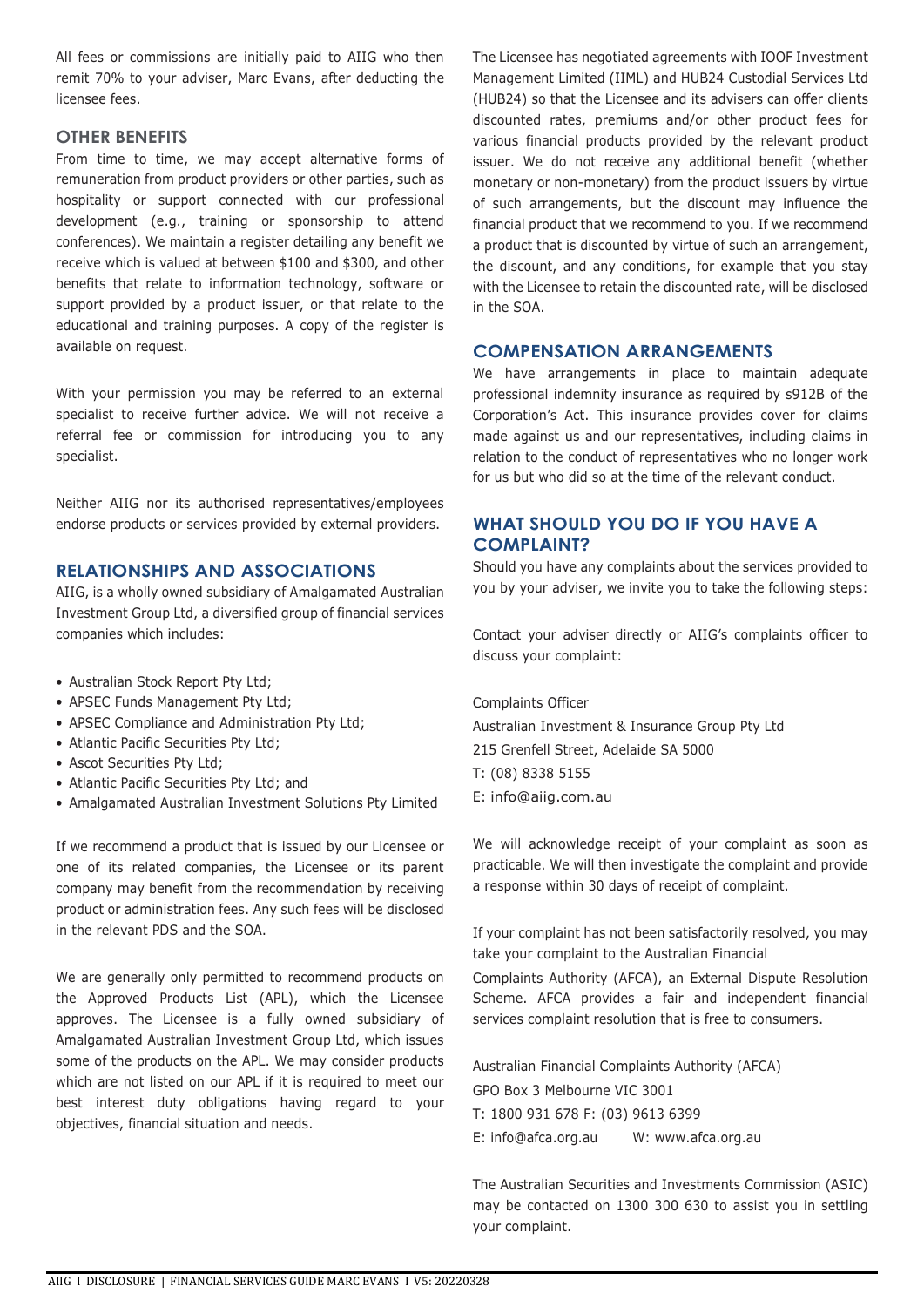# **ADVISER PROFILE MARC EVANS**



Marc Evans is an Authorised Representative (No.229767) of Australian Investment & Insurance Group Pty Ltd (AFSL No. 226405).

### **EXPERIENCE**

Marc has over 30 years' experience in the Financial Services Industry incorporating both Life & General Insurance, Investment Advice and Financial Planning.

### **QUALIFICATIONS**

- Bachelor of Arts in Accountancy
- Registered Tax Agent
- Fellow National Tax & Accountants Association

### **EDUCATION**

- FASEA National Exam
- FASEA approved Ethics Course
- FASEA approved Financial Advice Legal and Regulatory Obligations Course

### **ADVICE AND SERVICES OFFERED**

- Wealth Creation;
- Superannuation;
- Retirement & Estate Planning;
- Retirement Income;
- Investment Portfolio Planning;
- Protection of Assets and Lifestyle via Life Insurance;
- Rollover and Redundancy Planning;
- Managed Investments;
- Managed Portfolio Services; and
- Centrelink Assistance.

Marc is a registered tax agent under the Tax Agents Services Act 2009.

If the receiver of the advice intends to rely on the advice to satisfy liabilities or obligations or claim entitlements that arise, or could arise, under a taxation law, the receiver should request advice from a registered Tax Agent or a registered Tax (Financial) Adviser.

### **PRODUCT ARRANGEMENTS**

We have not entered into any financial or other incentive arrangements with any product providers.

### **REMUNERATION AND BENEFITS**

The fees for services provided depend on the nature of those services. Usually, the fees for services provided will be in the following range:

| Fee / Service                                    | Range<br>(AUD inclusive GST) |
|--------------------------------------------------|------------------------------|
| Planning Fees (including<br>Statement of Advice) | $$1,100 - $3,300$            |
| SMSF Service and Advice                          | $$1,650 - $3,300$            |
| Ad hoc Financial Advice                          | \$330 per hour               |
| Centrelink Admin. Support                        | \$220 per hour               |
| Ongoing Advice Service                           | $$880 - $3,300$              |

| <b>Insurance Commission*</b> | Range<br>(AUD inclusive GST) |
|------------------------------|------------------------------|
| Upfront Commission on        | $0\% - 66\%$ of              |
| Life Insurance Products      | first year premium paid      |
| Ongoing Commission on        | $0\% - 33\%$ of              |
| Life Insurance Products      | ongoing premium paid         |

\*Note: commission clawbacks may arise if policies are cancelled within 24 months

All fees or commissions are initially paid to AIIG who then remit 70% to your adviser, Marc Evans after deducting the licensee fees.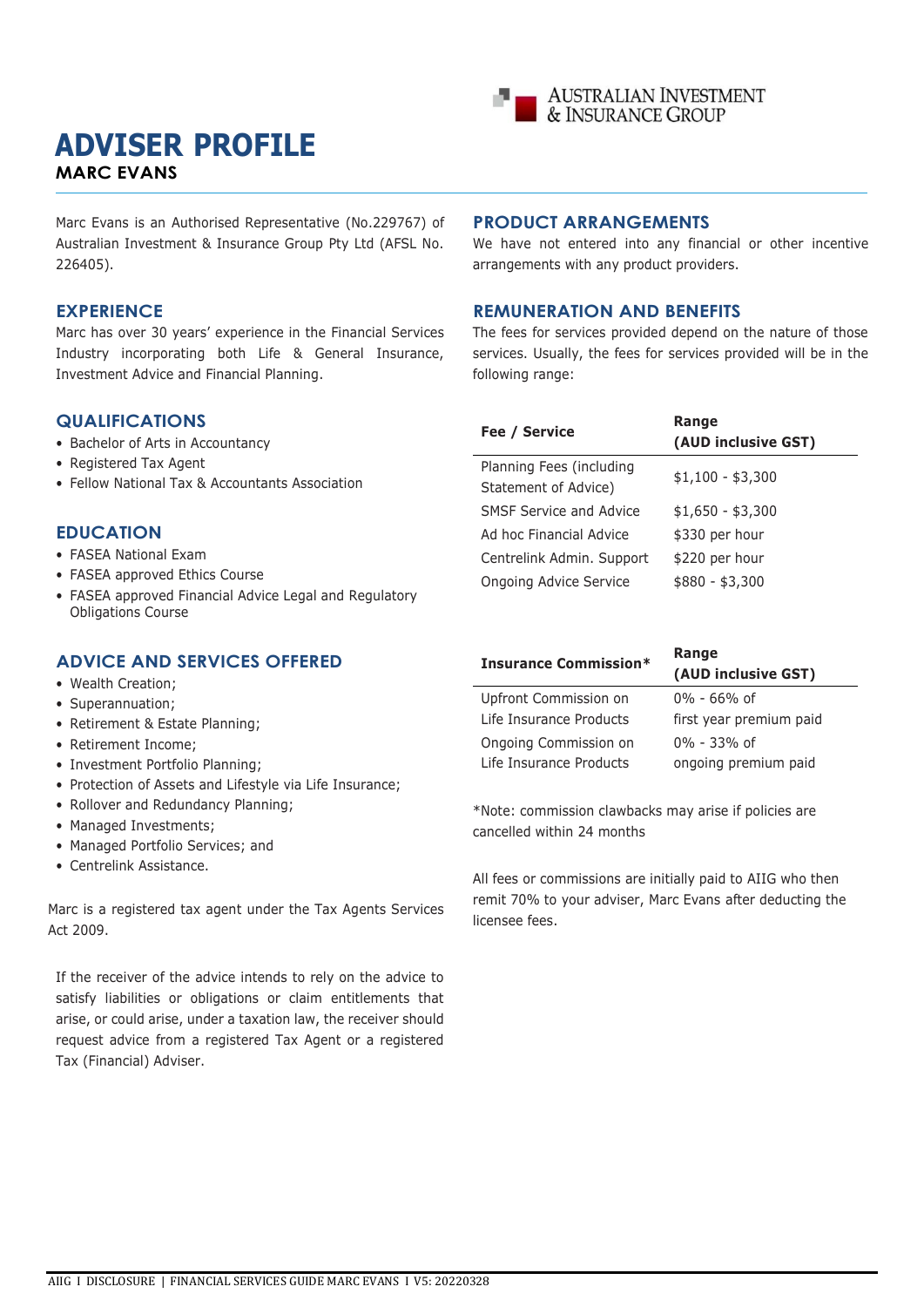

# **PRIVACY POLICY MARC EVANS**

#### **Dated 21 February 2022**

### **The Privacy Policy forms part of the Financial Services Guide.**

Marc Evans (referred to as we, our, us) is bound by the Privacy Act 1988 (Privacy Act), including the Australian Privacy Principles (APPs) and recognises the importance of ensuring the confidentiality and security of your personal information.

All third parties (including clients, suppliers, sub-contractors, or agents) that have access to or use personal information collected and held by us must abide by this Privacy Policy and Collection Statement (Privacy Policy).

### **WHAT TYPES OF PERSONAL INFORMATION ABOUT ME DOES MARC EVANS HOLD?**

We collect and hold personal information about you that is both relevant and necessary in order for us to provide you with financial advice and services.

We may collect and hold a range of personal information about you, to enable us to provide you with our services and may include the following information:

- name; address; phone numbers; email addresses;
- occupation; bank account details;
- driver's licence details;
- financial information, including details of:
	- o your investments;
	- o your insurance policies;
	- o estate planning strategies;
- taxation information;
- health information; and
- lifestyle information

# **HOW DOES MARC EVANS COLLECT PERSONAL INFORMATION?**

We generally collect personal information directly from you. For example, personal information will be collected through our application processes, forms and other interactions with you in the course of providing you with our products and services, including when you call us or send us correspondence.

We may also collect personal information about you from a third party, such as electronic verification services, referrers, marketing agencies, or credit providers. If so, we will take reasonable steps to ensure that you are made aware of this Privacy Policy.

We will not collect sensitive information about you without your consent unless an exemption in the APPs applies. These exceptions include if the collection is required or authorised by law, or necessary to take appropriate action in relation to suspected unlawful activity or serious misconduct.

If the personal information we request is not provided by you, we may not be able to provide you with the benefit of our services or meet your needs appropriately.

We do not give you the option of dealing with them anonymously, or under a pseudonym. This is because it is impractical, and, in some circumstances, illegal for us to deal with individuals who are not identified.

### **UNSOLICITED PERSONAL INFORMATION**

We may receive unsolicited personal information about you. We destroy or de-identify all unsolicited personal information we receive, unless it is relevant to our purposes for collecting personal information. We may retain additional information we receive about you if it is combined with other information we are required or entitled to collect. If we do this, we will retain the information in the same way we hold your other personal information.

# **WHO DO WE COLLECT PERSONAL INFORMATION ABOUT?**

The personal information we may collect and hold includes (but is not limited to) personal information about:

- clients;
- potential clients;
- service providers or suppliers;
- prospective employees, employees and contractors; and
- other third parties with whom we come into contact.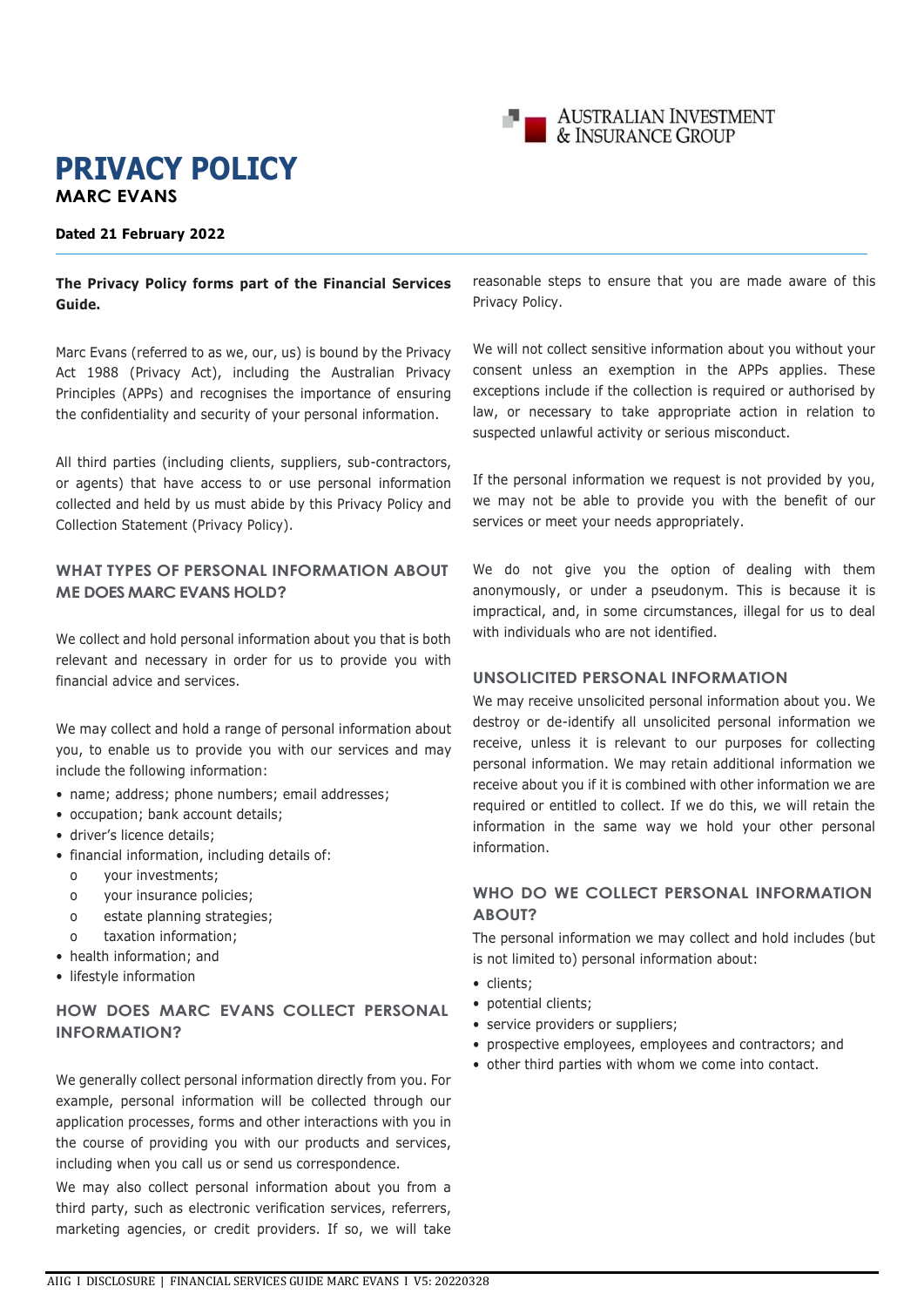### **WEBSITE COLLECTION**

We collect personal information from our website when we receive emails and online forms. We may also use third parties to analyse traffic at that website, which may involve the use of cookies. Information collected through such analysis is anonymous. You can view and access our Privacy Policy by clicking on the privacy button on our website.

# **WHY DO WE COLLECT AND HOLD PERSONAL INFORMATION?**

We may use and disclose the information we collect about you for the following purposes:

- provide you with our products and services, (including financial planning, wealth management, and insurance services);
- review and meet your ongoing needs;
- provide you with information we believe may be relevant or of interest to you;
- let you know about other products or services we offer, send you information about special offers or invite you to events;
- consider any concerns or complaints you may have;
- comply with relevant laws, regulations and other legal obligations;
- help us improve the products and services offered to our customers and enhance our overall business;
- to assist in providing wealth management, financial planning, personal risk and stockbroking services.
- Facilitating referral arrangements between entities.

We may use and disclose your personal information for any of these purposes. We may also use and disclose your personal information for secondary purposes which are related to the primary purposes set out above, or in other circumstances authorised by the Privacy Act.

Sensitive information will be used and disclosed only for the purpose for which it was provided (or a directly related secondary purpose), unless you agree otherwise, or an exemption in the Privacy Act applies.

### **WHO MIGHT MARC EVANS DISCLOSE MY PERSONAL INFORMATION TO?**

We may disclose personal information to:

- a related entity of Marc Evans:
- a related entity of AIIG;
- to another financial adviser within AIIG;
- to another Australian Financial Services Licensee;
- an agent, contractor, or service provider we engage to carry out our functions and activities, such as our lawyers, accountants, platform providers, storage and emailing services debt collectors or other advisers;
- organisations involved in a transfer or sale of all or part of our assets or business;
- organisations involved in managing payments, including payment merchants and other financial institutions, such as banks;
- regulatory bodies, government agencies, law enforcement

bodies and courts;

- financial product issuers and credit providers;
- other professionals, joint account holders, client agents and
- anyone else to whom you authorise us to disclose it or is required by law.

If we disclose your personal information to service providers that perform business activities for us, they may only use your personal information for the specific purpose for which we supply it. We will ensure that all contractual arrangements with third parties adequately address privacy issues, and we will make third parties aware of this Privacy Policy.

If we need to appoint another financial adviser to manage your financial needs and services, you will be advised of any change to your financial adviser in writing.

### **HOW DOES MARC EVANS MANAGE MY PERSONAL INFORMATION?**

We recognise the importance of securing the personal information of our customers.

We take reasonable steps to protect your information from misuse, interference, and loss, and from unauthorised access, modification, or disclosure. We will hold your personal information for 7 years after you stop using our services and will then take reasonable steps to securely destroy the information, or to ensure the information is de- identified.

### **SENDING INFORMATION OVERSEAS**

We may engage service providers located in countries outside Australia including but not limited to the Philippines and India to assist in providing products or services. Disclosure of personal information to overseas providers may be required and will not be used for marketing purposes. We do not sell client details and we will not disclose your details to an external third party without your consent.

We will not send personal information to recipients outside of Australia unless:

- we have taken reasonable steps to ensure that the recipient does not breach the Privacy Act and the APPs;
- the recipient is subject to an information privacy scheme similar to the Privacy Act; or
- the individual has consented to the disclosure.

If you consent to your personal information being disclosed to an overseas recipient, and the recipient breaches the APPs, we will not be accountable for that breach under the Privacy Act, and you will not be able to seek redress under the Privacy Act.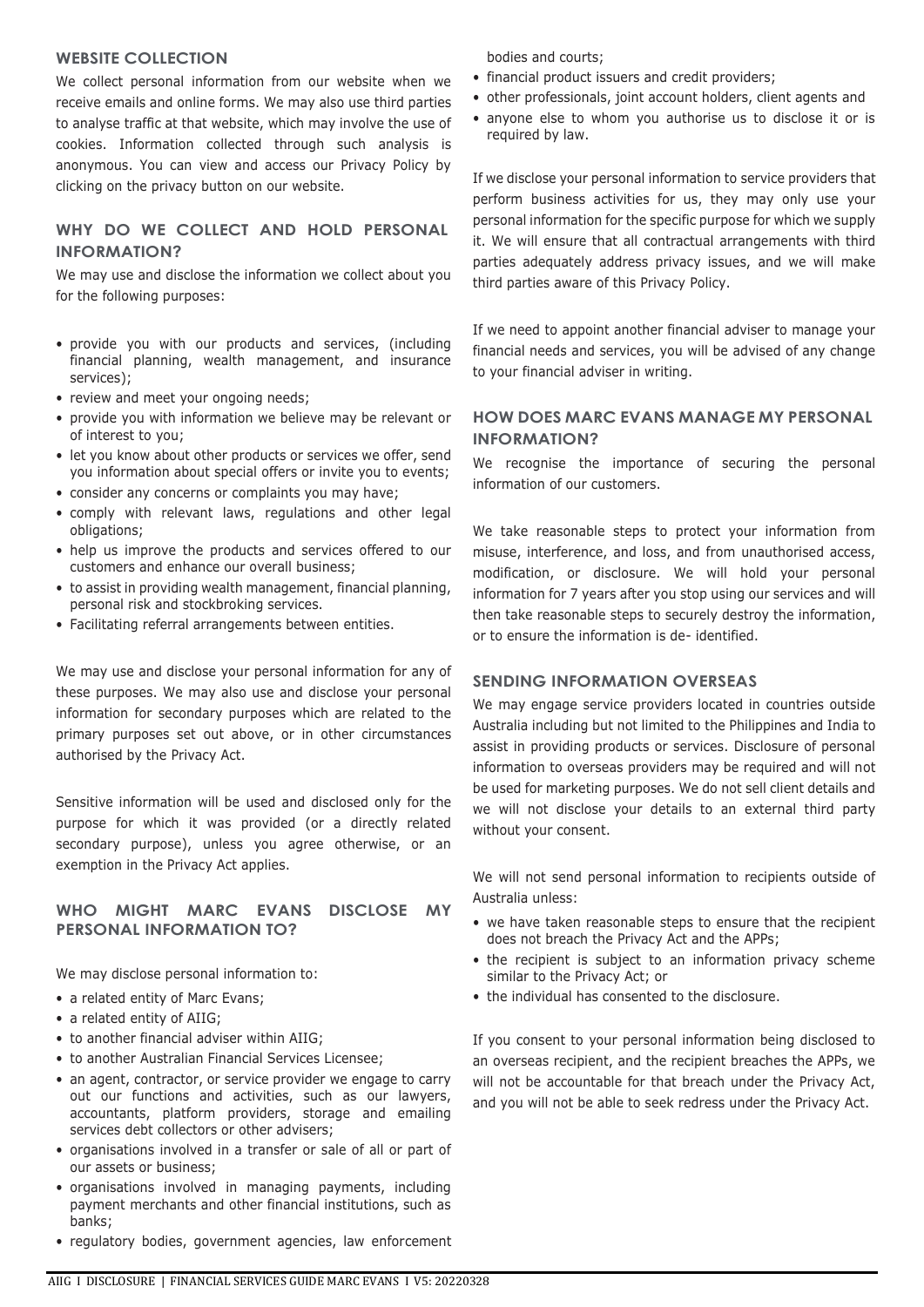### **MANAGEMENT OF PERSONAL INFORMATION**

We recognise the importance of securing the personal information of our customers. We will take steps to ensure your personal information is protected from misuse, interference or loss, and unauthorised access, modification, or disclosure.

Your personal information is generally stored in our computer database. Any paper files are stored in secure areas. In relation to information that is held on our computer database, we apply the following guidelines:

- passwords are required to access the system and passwords are routinely checked; and
- all computers which contain personal information are secured both physically and electronically.

Where we work remotely or from home, we implement the following additional security measures:

- employees are not permitted to work in public places;
- employees store devices in a safe location when not in use; and
- employees may not disclose an individual's personal information to colleagues or third parties, via personal chat groups.

### **DIRECT MARKETING**

We may only use personal information we collect from you for the purposes of direct marketing without your consent if:

- the personal information does not include sensitive information; and
- you would reasonably expect us to use or disclose the information for the purpose of direct marketing; and
- we provide a simple way of opting out of direct marketing; and
- you have not requested to opt out of receiving direct marketing from us.

If we collect personal information about you from a third party, we will only use that information for the purposes of direct marketing if you have consented (or it is impracticable to obtain your consent), and we will provide a simple means by which you can easily request not to receive direct marketing communications from us. We will draw your attention to the fact you may make such a request in our direct marketing communications.

You have the right to request us not to use or disclose your personal information for the purposes of direct marketing, or for the purposes of facilitating direct marketing by other organisations. We must give effect to the request within a reasonable period of time. You may also request that we provide you with the source of their information. If such a request is made, we must notify you of the source of the information free of charge within a reasonable period of time.

If you would like to "opt out" of having your information used for direct marketing purposes, please email us with the subject "Unsubscribe" and include the following information: name of company you received the communication from, full name and email address.

#### **IDENTIFIERS**

We do not adopt identifiers assigned by the Government (such as drivers' licence numbers) for our own file recording purposes, unless one of the exemptions in the Privacy Act applies.

### **HOW DO WE KEEP YOUR PERSONAL INFORMATION ACCURATE AND UP TO DATE?**

We are committed to ensuring that the personal information we collect, use and disclose is relevant, accurate, complete and upto-date.

We encourage you to contact us to update any personal information we hold about you. If we correct information that has previously been disclosed to another entity, we will notify the other entity within a reasonable period of the correction. Where we are satisfied information is inaccurate, we will take reasonable steps to correct the information within 30 days, unless you agree otherwise. We do not charge you for correcting the information.

# **HOW DO I GET ACCESS TO THE PERSONAL INFORMATION MARC EVANS HOLDS ABOUT ME?**

You may request access to the information we hold about you by contacting your authorised representative or Australian Investment & Insurance Group directly. Upon receipt of your request we will endeavour to service your request as quickly as possible within 30 days.

We will require identity verification and specification of what information is required. In some circumstances access to your information or parts thereof may not be possible. If this is the case we will inform you as to why and, where practicable, make alternative arrangements. Depending on the requirements an administrative fee for search and photocopying costs may be charged to service requests.

### **UPDATES TO THE PRIVACY POLICY**

This Privacy Policy will be reviewed from time to time to take account of new laws and technology, and changes to our operations and the business environment.

### **REPORTING YOUR CONCERNS**

We have an effective complaint handling process in place to manage privacy risks and issues.